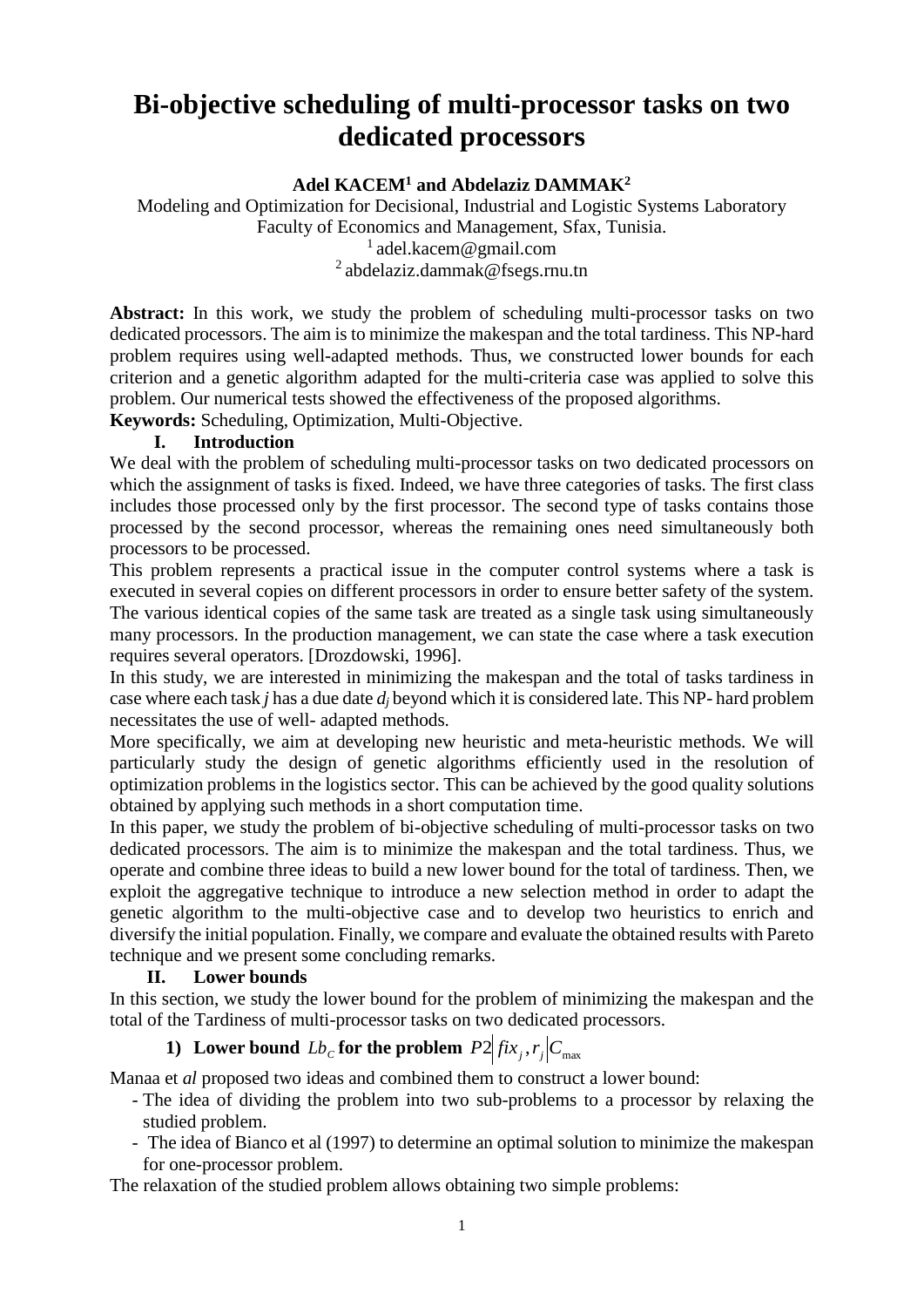- a) Scheduling tasks that necessitate using simultaneously both processors and tasks that require first processor on the first processor.
- b) Scheduling tasks that require employing simultaneously both processors and tasks that necessitate second processor on the second processor.

The optimal solutions of problems (a) and (b) can be found by scheduling tasks according to the order of their release dates.

The lower bound  $Lb_c$  for the studied problem corresponds to the solution among the solutions of problems (a) and (b).

**2**) Lower bound  $Lb_T$  for the problem  $P2|fix_j,r_j|\sum T_j$ 

In this study, we operate and combine three ideas to build a lower bound:

- The idea of reducing the problem in two sub-problems on one processor by partitioning the bi-processor tasks.

- The idea of under-estimating the completion time of the tasks (initially suggested by Chu (1992)).

- The idea of calculating the lower bound by assigning the due dates to the reduced completion time (originally proposed by Rebai et al (2010) for another scheduling problem.

The first step of this lower bound is to divide the bi-processor tasks into two mono-processor tasks; each of which is executed on one of the two processors. Consequently, we obtain two independent problems on each processor. On the first processor  $P_1$ , we consider the  $n_1$  monoprocessor tasks  $J_j$  with a weight  $\lambda_j^1 = 1$ , and the n<sub>12</sub> bi-processor sub-tasks  $J_j$  on processor P<sub>1</sub> having a weight  $\lambda_i^1 = \lambda$  $\lambda_{i} = \lambda$  with  $\lambda \in [0,1]$ .

Similarly, we consider, on the second processor  $P_2$ , the  $n_2$  mono-processor tasks  $J_i$  with a weight  $\lambda_j^2 = 1$ . However, the n<sub>12</sub> bi-processor sub-tasks *J<sub>j</sub>* on the processorP<sub>2</sub>, have a weight  $\lambda_j^2 = 1 - \lambda$ *j*

Thus, we obtain a problem on each processor  $P_1 | fix_j, r_j \ge \lambda_j^1 T_j$  and  $P_2 | fix_j, r_j \ge \lambda_j^2 T_j$ .

The calculation of the completion times' lower-bounds is based on the following theorem:

**Theorem Chu (1992):** Let  $C_{[i]}(\sigma)$  be the completion time of the task in the *i*<sup>th</sup> position of a feasible schedule  $\sigma$ .  $C_i$  is the completion time of the task in the *i*<sup>th</sup> position of a feasible schedule constructed by the SRPT (Shortest Remaining Processing Time) priority rule. Chu proved that for every  $\sigma$  is feasible, we will obtain  $C_{[i]}(\sigma) \geq C_i$ .

By applying the idea of Chu, we propose for the studied problem a lower bound value for each task completion time.

The next step of computing the lower bound is based on the idea of assigning the weight and the due date of each task to completion times' lower bounds. The total is minimized by the classic Hungarian algorithm.

Let  $C_{i,j}$  be the cost of assigning a reduced  $C_i$  to the task *J<sub>j</sub>* supposed to end at the *i*<sup>th</sup> position of scheduling. This cost can be calculated according to the following formula:  $C_{i,j} = \lambda_j * \max\{0; C_i - d_j\}$ 

This assignment technique, presented by Rebai et al, allows us to elaborate a new lower bound. We apply the Hungarian algorithm to determine, from the assignment matrix  $C_{i,j}^{P_1}$ , a lower bound (*Lb1*) to solve the following problem  $P_1 | fix_j, r_j \ge \lambda_j^1 T_j$ .

$$
LbI = \min \sum_{i} x_{i,j} C_{i,j}
$$

$$
s/c \begin{cases} \sum_{i} x_{i,j} = 1\\ \sum_{j} x_{i,j} = 1\\ x_{i,j} \in \{0;1\} \end{cases}
$$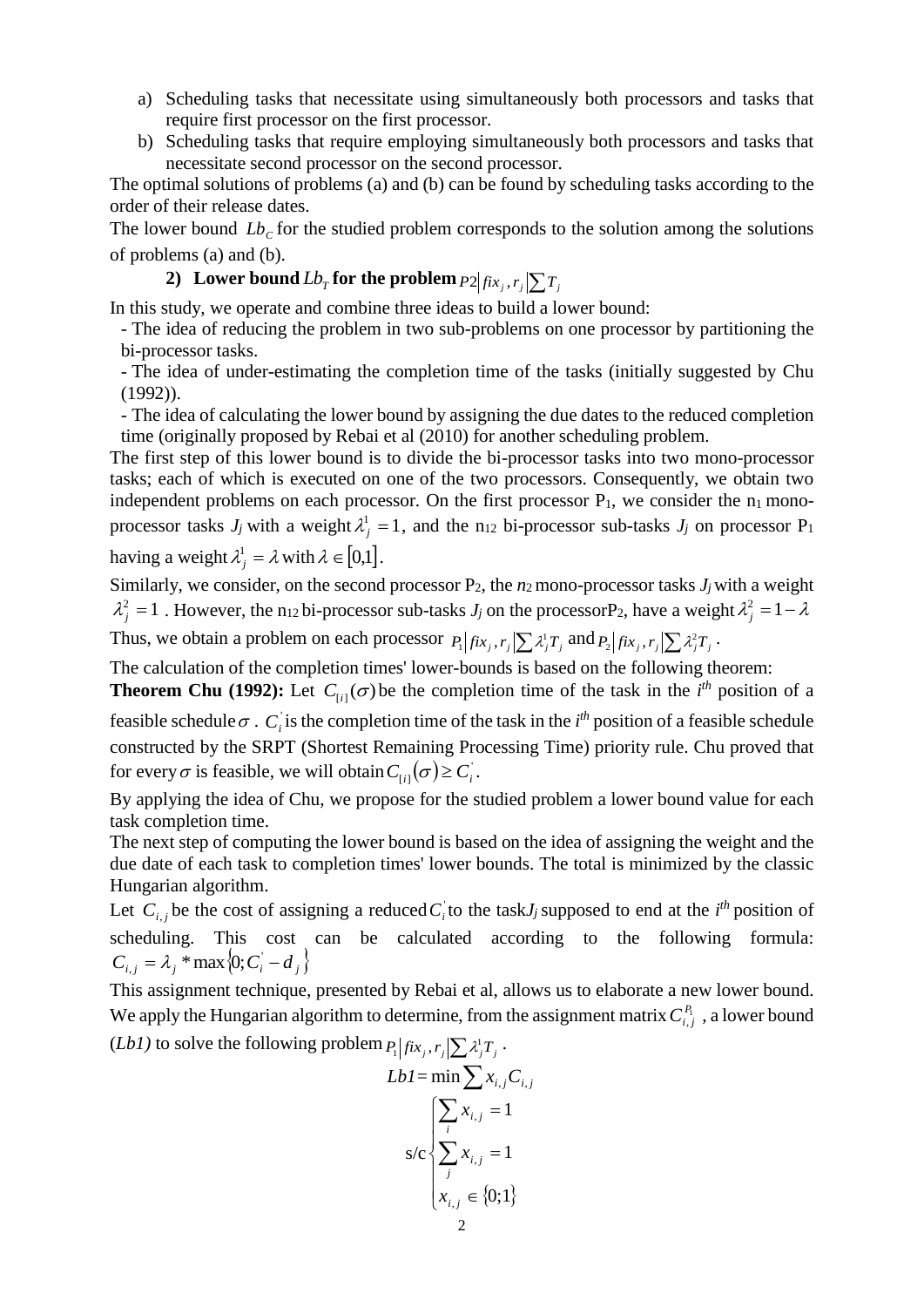Respectively, we calculate Lb2 for the problem  $P_2 | fix_j, r_j| \sum_i \lambda_j^2 T_j$ .

We consider  $Lb_T = Lb1 + Lb2$  as a lower bound for the problem  $P2|fix_j, r_j|\sum T_j$ 

## **III. Bi-objective study**

We consider simultaneously the problem of minimization makespan and the total of the tardiness of the multi-processor tasks on two dedicated processors. Our goal is to reduce both the Cmax and the total of the tardiness. We adapt the genetic algorithm to the multi-objective case and we develop two heuristics to enrich and diversify the initial population. Finally, we compare and evaluate the obtained results with Pareto technique and we present some concluding remarks.In this section, we describe the introduced genetic algorithm.

## **A. Coding**

To represent the data of the studied problem, we used the coding technique of N base. This coding consists in representing an individual with N distinct numbers that correspond to a basic dial integers N.

# **B. The initialization**

To form the diversified initial population, we used the following heuristics:

- A heuristic method was applied to compute a feasible sequence where, at each stage, it will select the best task among unprocessed ones, which ensures the performance of that individual. This heuristic method was used to create the first individual of the initial population.
- A method of random assignment that allows creating a feasible sequence was used to create the other individuals of the initial population.

#### **C. Assessment**

To evaluate the quality of individuals in a population, we presented two methods to calculate the total of task tardiness and the makespan of a given sequence.

#### **D. The selection**

The literature presents several selection techniques, such as lexicographical, by rank, random, by weighted total, etc. For our algorithm, we developed a aggregative method of selection which consists to order the tasks according to the total of two criteria harmonized by the following formula:

$$
H(s) = w \left( \frac{C_{\max}(s) - \min_{x \in P} \{C_{\max}(x)\}}{\max_{x \in P} \{C_{\max}(x)\} - \min_{x \in P} \{C_{\max}(x)\}} \right) + (1 - w) \left( \frac{T(s) - \min_{x \in P} \{T(x)\}}{\max_{x \in P} \{T(x)\} - \min_{x \in P} \{T(x)\}} \right)
$$
  
3  $w_j = \begin{pmatrix} w \\ 1 - w \end{pmatrix}$  and  $w \in [0, 1]$ .

Such as  $(1-w)$  $\overline{\phantom{0}}$ 1

Let  $(\sigma^k)_{w_j}$  $(\sigma^k)_{w}$  be the best sequence found by ordering the k<sup>ith</sup> population based on the formula. We selected from this population the non-dominated sequences  $(\sigma^{k^*})_{w_j}$  ${(\sigma^{k^*})}_{_{w_j}}$  .

Tests carried out by Mabed et al (2001) showed that the three selection strategies (NSGA, NDS and WAR) are nearly identical for the multi-criteria flow shop problem. For this reason, we chose to compare our method of selection with the Pareto technique: transformed the population by crossing the non-dominated sequences and by muting the dominated sequences.

#### **E. Crossing**

After the selection process, we implemented the process of crossing between two parents to give birth to two children. In this case, an exchange position is randomly determined. The first part of the first child is directly obtained from the first parent. The second part is provided by respecting the order of the remaining tasks as they appear in the second parent tasks. The same process is applied on the second child by reversing the parents. For our algorithm, we implemented the one-point cross-over.

#### **F. Mutation**